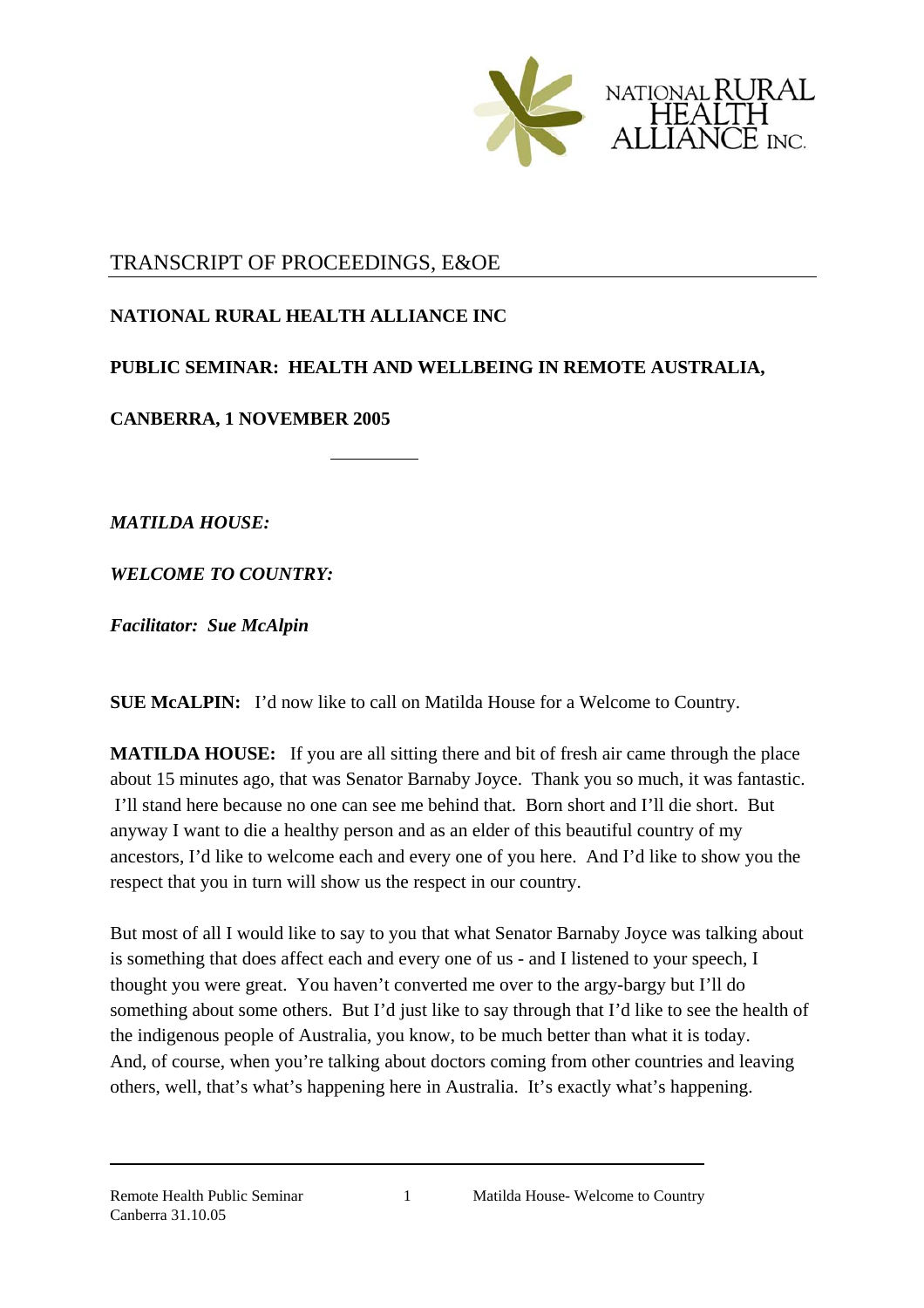

People who live out in the bush, people who live on their traditional lands, they don't have that economy to say, "Oh, I'm going to march down to the doctor and see what's wrong with me." They can't do it, because everybody is coming to the cities to work. Aboriginal people have been fighting, you know, and wanting to survive for over two hundred and so many years. But we can't do that if people are going to do, you know, the big "I'm going to desert you all". So I'm on the other foot, Mr Joyce. That's like a song, isn't it?

But that's what it is. I'm on the other foot now of what's happening all over the world and bringing doctors. That's what's happening here in Australia. You know, how many people all the hands that you've got here today and those fingers, still does not represent the very few people of nurses and health care centres for Aboriginal and medical service for Aboriginal people throughout Australia. So you are the people that day in and day out you live in those remote communities, you work in them and you are battling and you are struggling.

Do what the Senator says, march up there - look, and for a start you've got to get through because of everything that's happened, you've still got to get through security. And let me tell you about security up there, you know, you go in and people want to be there to do their things with their Senators, but, and like you said I've travelled down those roads for 40 years, getting in to talk to Senators, lobbying, having someone there, an advocator, and doing all those things. As Aboriginal people we've done that time and time and time again. But still we still have the same problems.

The people of this country, the original inhabitants, are still battling and struggling, out there in the remote areas where doctors just find it a little bit hard to go out there to work, you know. So that's what it's all about, is what Senator Barnaby Joyce has spoken about today. And it really touched my heart to know that you spoke like that. I've never heard anyone from the National Party speak before. I have on TV with lots of other people from years ago when you were just a small boy. But, you know, lots of sense comes out of the things that you've spoken about and I much appreciate it. I'm a mother of four children. I'm also a grandmother of 14 and great-grandmother of one.